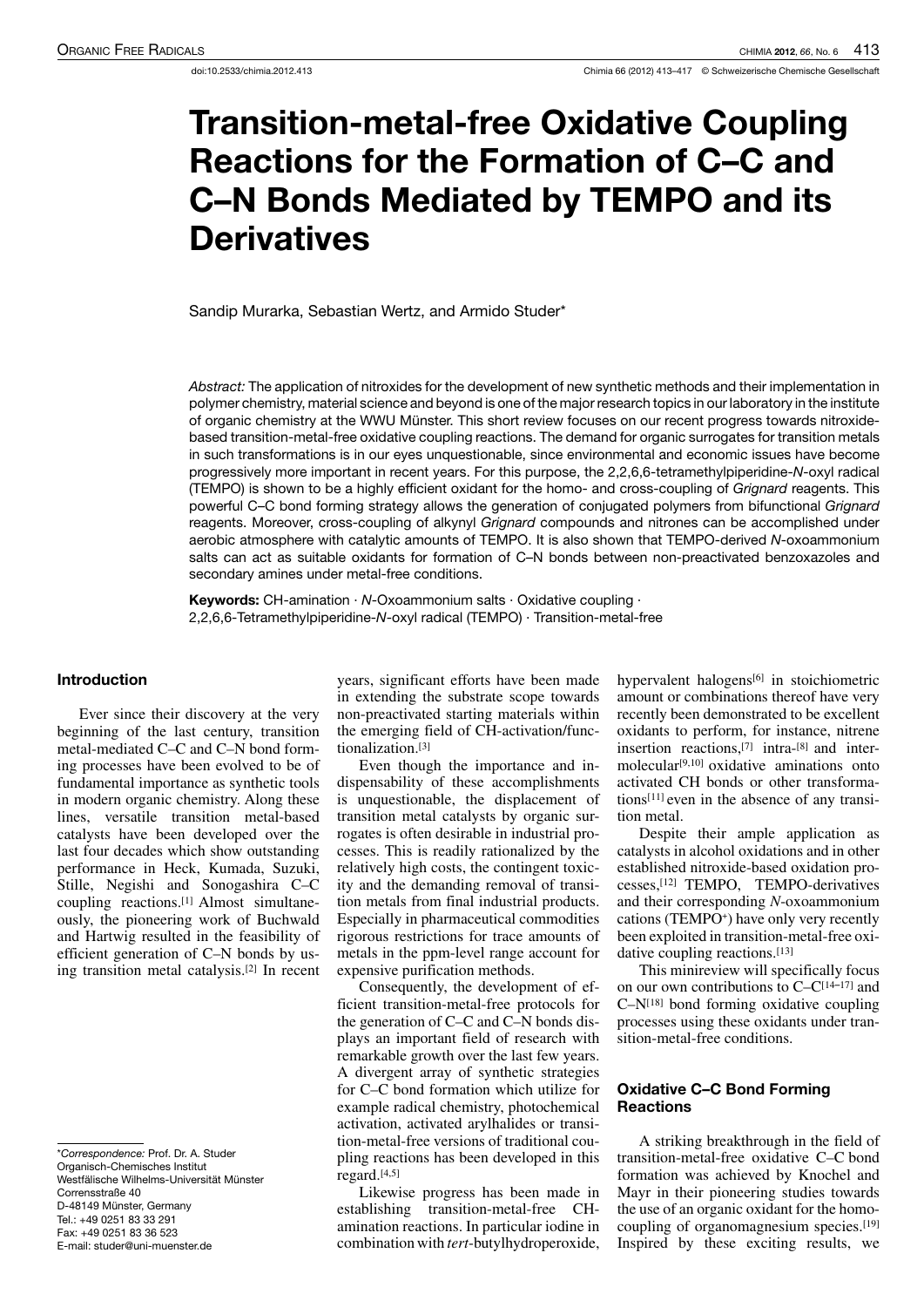turned our attention to the development of related oxidative coupling protocols based on nitroxides as commercially available oxidants. It is important to mention that alkyl organometallic compounds R-M (M = Li, Mg, Zn, Cu, Sm, Ti) were shown to react with two equivalents of TEMPO to the corresponding alkoxyamines.[20] The organometallic species is first oxidized by TEMPO to the corresponding C-radical which in turn is trapped by TEMPO to form the alkoxyamine. However, the successful application of TEMPO or any other nitroxide for the homocoupling of aryl-, alkenyl-, and alkynylmagnesium compounds was not investigated until 2008.[14] In our initial paper in this field we showed that aryl *Grignard* reagents bearing electron-rich as well as electron-deficient substituents react highly efficiently to the corresponding biphenyls which were isolated in high yields (Scheme 1, method A).

Moreover, we found that TEMPO is also an excellent oxidant for the transition-metal-free homocoupling of vinyland alkynyl-Mg compounds. Importantly, TEMPOMgX formed as a side product in these reactions could readily be reoxidized to TEMPO upon treatment with dioxygen. On the basis of this observations we established a TEMPO-catalyzed (10–15 mol%) aerobic homocoupling protocol for aryland alkenyl-*Grignard* reagents (Scheme 1, method B). Surprisingly, alkynyl-Mg compounds could be smoothly homocoupled to the corresponding bisalkynes even in the absence of any nitroxide catalyst (Scheme 2, B).

The mechanism of these TEMPOmediated couplings is currently not fully understood. However, since reaction of *Grignard* **1** with TEMPO afforded exclusively the homocoupling product **2** in high yield (76%, not even a trace of alkoxyamine **3** derived from a *5-exo-trig* radical cyclization was detected), free aryl radicals can be excluded as intermediates (Scheme 3).

Encouraged by the excellent results on TEMPO-mediated homocoupling reactions of *Grignard* reagents, we decided to apply this new method to polymer synthesis, where a near quantitative yield for each individual coupling step is mandatory in order to achieve high molecular weights for the targeted polymer. Indeed, transition-metal-free multiple homocoupling of 2,7-di-magnesated fluorenes with TEMPO provided polyfluorenes with a mean molecular weight of up to 9000 g/mol (Scheme 4).[15] Our method also allowed formation of conjugated copolymers containing the bisalkyne or the bisethene moiety as alternating building blocks with the fluorene unit in the polymer backbone. Absorption and emission spectra showed that the polymers were formed highly regular without any defect sites.



During these investigations, we observed that TEMPO-mediated homocoupling of aryl *Grignard* reagents occurs far faster compared to the analogous reaction with alkynyl *Grignard* reagents. Moreover, we also noted that sterically demanding aryl *Grignards* either react slowly or do not react at all with TEMPO. Consequently, we anticipated the possibility to realize cross-coupling reactions between aryl- and alkynyl-*Grignard* reagents to form *Sonogashira*-type products by using TEMPO as an oxidant in absence of any transition metal.[16] Indeed, these coupling reactions could be successfully conducted on various structurally and

electronically diverse aryl- and alkynyl-*Grignard* reagents. Several aryl-alkynyl, pyridyl-alkynyl and less reactive alkylalkynyl Mg-derivatives were found to be suitable substrates for our cross-coupling process (Scheme 5). Importantly, functional groups such as esters, amides and cyanides were compatible with the conditions applied.

Conjugated internal alkynes occur in numerous natural products, pharmaceuticals, and organic materials.[21] C–C bond formation *via* nucleophilic addition of alkynyl metal compounds to unsaturated electrophiles is a classical approach for alkynylation. Along these lines, we have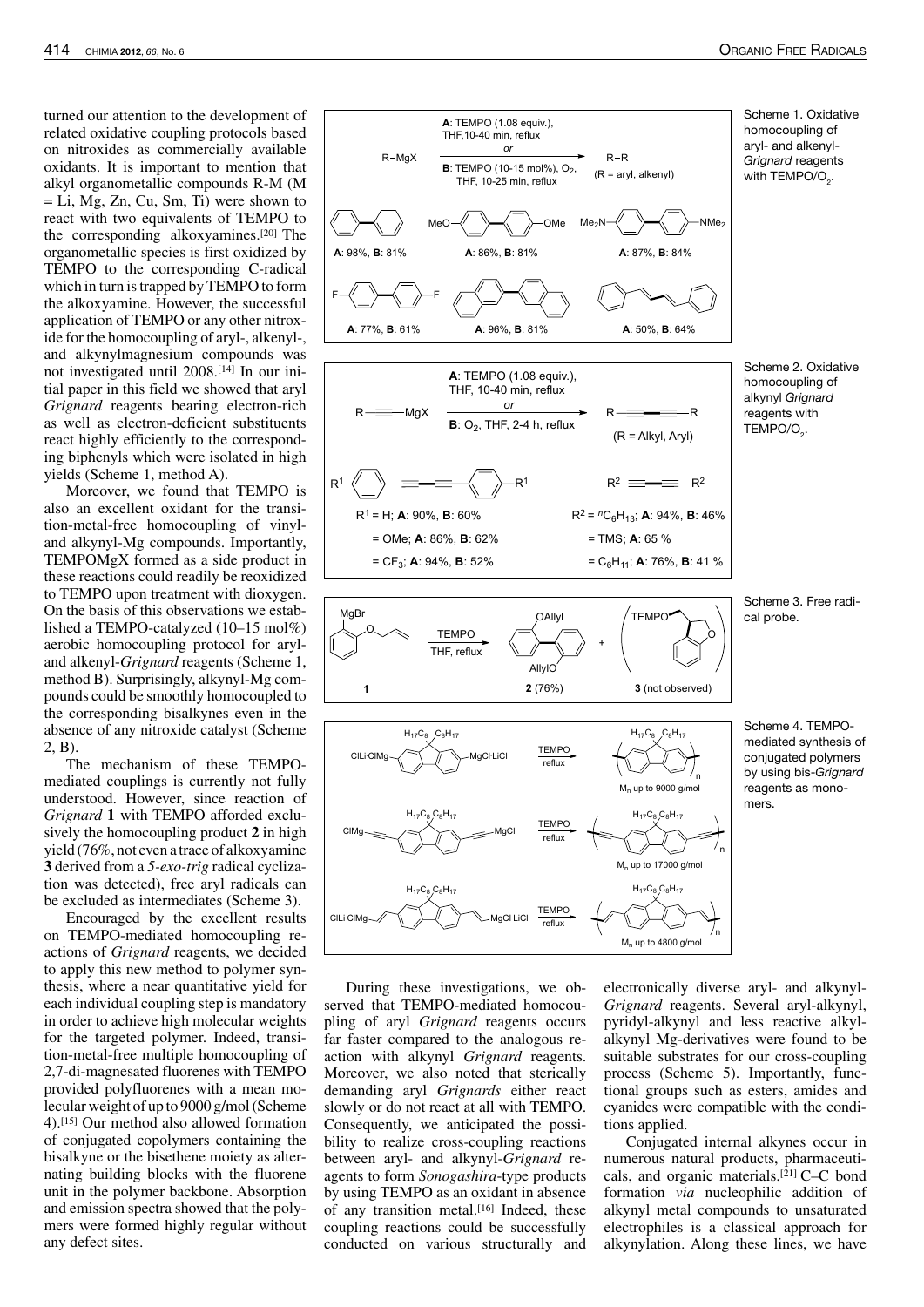

Scheme 5. Oxidative cross-coupling of aryl- and alkynyl-Grignard reagents by using TEMPO as an oxidant.



Scheme 6. Oxidative cross-coupling of various Mg-acetylides with various nitrones using  $\mathsf{TEMPO/O}_{2}$ .



Scheme 7. Proposed mechanism for oxidative coupling between nitrones and alkynyl Grignard reagents.

recently reported first examples of transition-metal-free oxidative cross-coupling reactions between nitrones and alkynyl *Grignard* reagents with TEMPO as an environmentally benign and commercially available organic oxidant.[17] Moreover, we showed that these cross-couplings can be conducted by using catalytic amounts of TEMPO in combination with  $O_2$  as a terminal oxidant. These coupling reactions worked well on various aliphatic and aromatic nitrones with various electronically and structurally diverse alkynyl *Grignard* reagents (Scheme 6).

Our proposed mechanism consists of initial addition of an alkynyl *Grignard* to a nitrone to give Mg-intermediate **4** which undergoes hydrolysis (2 equiv. water were used) to give hydroxylamine **5**. Nitroxide **6** is generated by H-transfer from **5** to TEMPO. Subsequent disproportionation eventually provides the alkynylated nitrone along with hydroxylamine **5** which then undergoes H-transfer to TEMPO to give **6** (Scheme 7).

### Oxidative C–N Bond Forming **Reactions**

The synthesis of C(2)-aminated azoles from non-preactivated precursors has recently gained considerable attention in the community. Such compounds are important as core structures in various pharmaceutically active compounds.[10,22] Many reactions for formation of C(2)-aminated azoles occur *via* formation of organometallic intermediates by CH or NH insertion. An alternative approach uses transition metal-mediated oxidative rearomatization of amine/azole adducts, which are obtained as intermediates upon *Lewis* or *Brönsted* acid activation of the heterocycle in the presence of an amine. We found that the TEMPO-derived *N*-oxoammonium tetrafluoroborate performs very well as an organic substitute for transition metals for oxidative rearomatization of amine/azole adducts.[18,23] Hence, various 2-aminobenzoxazoles were obtained using a one-pot two-step protocol starting with non-prefunctionalized substrates under metal-free conditions.[10] Best results were obtained upon first stirring the heteroarene with the amine in acetonitrile in the presence of catalytic amounts of trifluoromethanesulfonic acid (triflic acid, TfOH; Scheme 8). The thus formed adducts were then readily oxidized with TEMPO+B $F_4^-$  in the presence of base to give the corresponding 2-aminobenzoxazoles in high yields.

Upon increasing the catalyst loading and reaction time, 2-arylated 1,3,4-oxadiazoles could also be functionalized with this approach. The corresponding aminated heterocycles were isolated in good yields.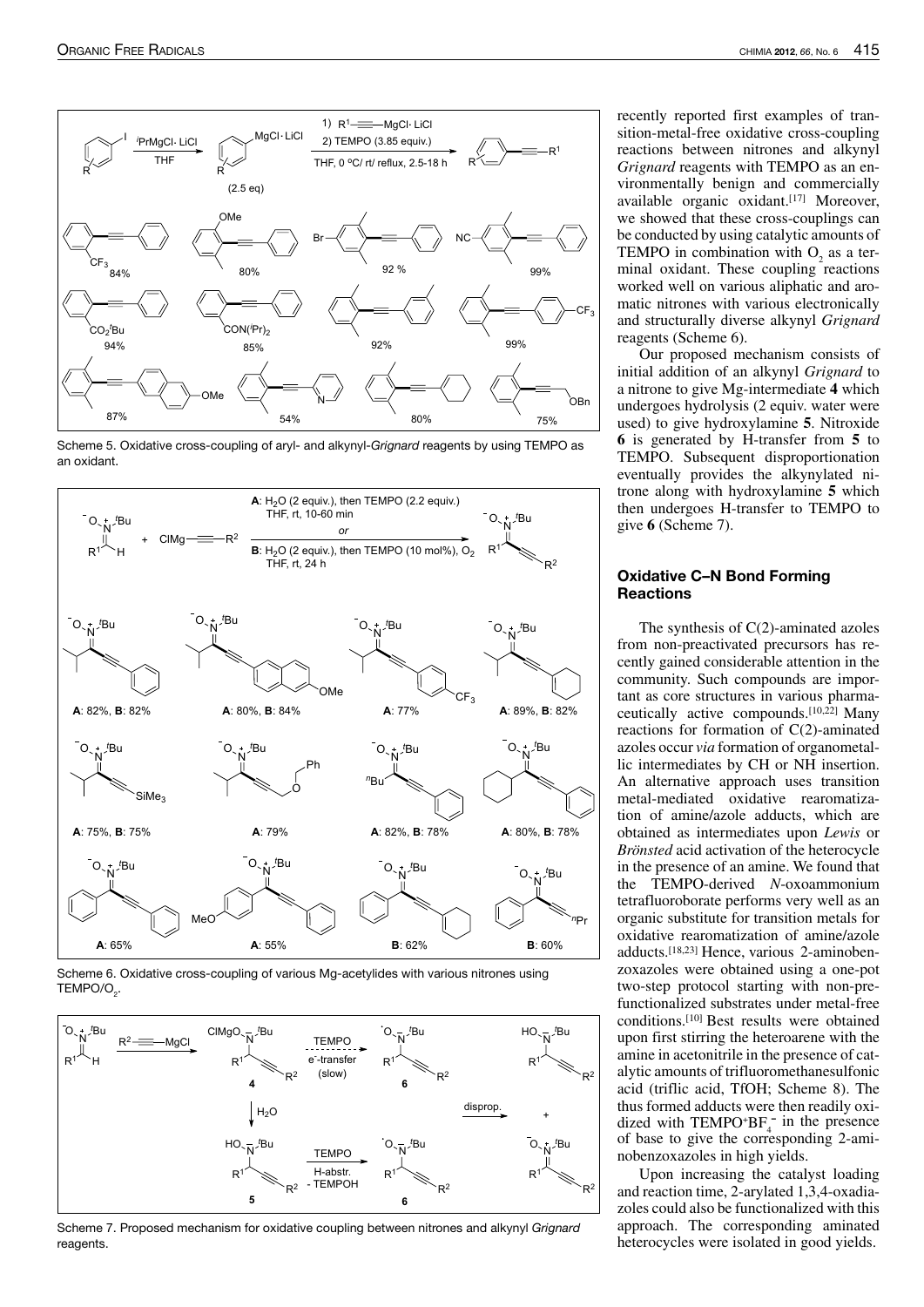

Scheme 8. Conditions and selected examples for metal-free oxidative amination with TEMPO+BF $_4^{\cdot}$  as oxidant.

Our proposed mechanism, which is supported by  ${}^{1}H$  NMR studies, involves the formation of amidine adduct **7** upon Brönsted acid activation of the starting benzoxazole, followed by a concerted or stepwise SET/deprotonation sequence to the *N*-oxoammonium cation. The resulting phenoxyl radical **8** subsequently cyclizes in a *5-endo-trig* fashion to deliver aminyl radical **9**. Finally, **9** undergoes oxidation by another equivalent of TEMPO<sup>+</sup> to afford the desired final product (Scheme 9).

We also demonstrated the potential of our novel method for medicinal chemistry by successful synthesis of a pharmaceutical active compound *via* late-stage CH amination of a benzoxazole derivative with a complex secondary amine.<sup>[18]</sup>

# Conclusion

We have presented an overview on the applicability of nitroxides for development of new synthetic methods and their implementation for the buildup of complex molecular scaffolds. Our recent results convincingly document that oxidative transition-metal-free C–C and C–N bond forming reactions are feasible with the help of nitroxide-based oxidants, thus paving a new avenue as a fascinating complementary tool to the traditional transition metalcatalyzed cross-coupling reactions. To this endeavor, we have reported on a highly efficient TEMPO-mediated homocoupling of aryl-, alkenyl- and alkynyl-*Grignard* reagents and successfully applied this methodology to the synthesis of conjugated polymers. Moreover, aryl- and alkynyl-*Grignard* reagents can be cross-coupled to give the corresponding *Sonogashira*-type products by using this strategy. It is obvious that a comprehensive understanding of detailed mechanistic aspects of these transformations is of great importance for further improvement of their efficacy and generality. Along these lines, we have successfully demonstrated that nitrones can be cross-coupled with alkynyl *Grignards* by using catalytic amount of TEMPO and dioxygen to give the corresponding alkynylated nitrones which can further be transformed into biologically important isoxazoles.[17] Moreover, a valuable metal-free route towards highly important aminated heterocycles such as 2-aminobenzoxazoles and 2-amino-5-aryl-1,3,4-oxadiazoles using TEMPO+ $BF_4^-$  as an oxidant has been introduced. Follow up studies to realize these conversions by the use of catalytic amounts of oxidant under aerobic atmosphere and to extend the substrate scope



Scheme 9. Suggested mechanism for oxidative amination of benzoxazoles.

towards other heterocycles, *e.g.* thiazoles or imidazoles are currently ongoing in our laboratory.

#### **Acknowledgments**

We thank the Deutsche Forschungsgemeinschaft (SFB 858, stipend to S.M.) for supporting our research.

Received: February 10, 2012

- [1] a) A. de Meijere, F. Diederich, 'Metal-Catalyzed Cross-Coupling Reactions', 2nd ed., Wiley-VCH, Weinheim, **2004**; b) J.-P. Corbet, G. Mignani, *Chem. Rev.* **2006**, *106*, 2651; c) G. Evano, N. Blanchard, M. Toumi, *Chem. Rev.* **2008**, *108,* 3054; d) J. Magano, J. R. Dunetz, *Chem. Rev.* **2011**, *111*, 2177.
- [2] a) A. R. Muci, S. L. Buchwald, *Top. Curr. Chem.* **2002**, *219*, 131; b) J. F. Hartwig, *Acc. Chem. Res.* **2008**, *41*, 1534; see also: c) M. Kienle, S. R. Dubbaka, K. Brade, P. Knochel, *Eur. J. Org. Chem.* **2007**, 4166; d) M. Kienle, A. J. Wagner, C. Dunst, P. Knochel, *Chem. Asian J.* **2011**, *6*, 517.
- [3] Selected reviews: a) L. Ackermann, R. Vicente, A. R. Kapdi, *Angew. Chem. Int. Ed.* **2009**, *48*, 9792; b) T. W. Lyons, M. S. Sanford, *Chem. Rev.* **2010**, *110*, 1147; c) C. S. Yeung, V. M. Dong, *Chem. Rev.* **2011**, *111*, 1215; d) T. A. Ramirez, B. Zhao,Y. Shi, *Chem. Soc. Rev.* **2012**, *41*, 9031; e) C. Liu, H. Zhang, W. Shi, A. Lei, *Chem. Rev.* **2011**, *111*, 1780.
- [4] a) E. Shirakawa, K. Itoh, T. Higashino, T. Hayashi, *J. Am. Chem. Soc.* **2010**, *132*, 15537; b) W. Liu, H. Cao, H. Zhang, H. Zhang, K. H. Chung, C. He, H. Wang, F. Y. Kwong, A. Lei, *J. Am. Chem. Soc.* **2010**, *132*, 16737; c) C. L. Sun, H. Li, D.-G.Yu, M.Yu, X. Zhou, X.-Y. Lu, K. Huang, S.-F. Zheng, B.-J. Li, Z.-J. Shi, *Nat. Chem.* **2010**, *2*, 1044; d) A. Studer, D. P. Curran, *Angew. Chem. Int. Ed.* **2011**, *50*, 5018.
- [5] a) P. Appukkuttan, W. Dehaen, E. V. Eycken, *Eur. J. Org. Chem.* **2003**, 4713; b) N. E. Leadbeater, M. Marco, B. J. Tominack, *Org. Lett.* **2003**, *5*, 3919; c) S. Protti, M. Fagnoni, A. Albini, *Angew. Chem. Int. Ed.* **2005**, *44*, 5675; d) P. L. DeRoy, S. Surprenant, M. B. Laperle, C. Yoakim, *Org. Lett.* **2007**, *9*, 2741; e) R. Luque, D. J. Macquarrie, *Org. Biomol. Chem.* **2009**, *7*, 1627; f) G. Deng, K. Ueda, S. Yanagisawa, K. Itami, C.-J. Li, *Chem. Eur. J.* **2009**, *15*, 333; g) B. Prüger, G. E. Hofmeister, C. B. Jacobsen, D. G. Alberg, M. Nielsen, K. A. Jørgensen, *Chem. Eur. J.* **2010**, *16*, 3783; h) Z. Chen, H. Jiang, A. Wang, S. Yang, *J. Org. Chem.* **2010**, *75*, 6700.
- [6] For reviews on hypervalent iodine reagents in synthesis, see: a) V. V. Zhdankin, *ARKIVOC* **2009**, 1; b) T. Dohi, Y. Kita, *Chem. Commun.* **2009**, 2073; c) V. V. Zhdankin, P. J. Stang, *Chem. Rev.* **2008**, *108,* 5299.
- [7] a) R. Fan, D. Pu, F. Wen, J. Wu, *J. Org. Chem.* **2007**, *72*, 8994; b) R. Fan, W. Li, D. Pu, Li Zhang, *Org. Lett.* **2009**, *11*, 1425; c) A. A. Lamar, K. M. Nicholas, *J. Org. Chem.* **2010**, *75*, 7644; d) M. Ochiai, K. Miyamoto, T. Kaneaki, S. Hayashi, W. Nakanishi, *Science* **2011**, *332*, 448.
- [8] a) S. H. Cho, J. Yoon, S. Chang, *J. Am. Chem. Soc.* **2011**, *133*, 5996; b) A. P. Antonchick, R. Samanta, K. Kulikov, J. Lategahn, *Angew. Chem. Int. Ed.* **2011**, *50*, 8605.
- [9] a) H. J. Kim, J. Kim, S. H. Cho, S. Chang, *J. Am. Chem. Soc.* **2011**, *133*, 16382; b) A. A. Kantak, S. Potavathri, R. A. Barham, K. M. Romano, B. DeBoef, *J. Am. Chem. Soc.* **2011**, *133*, 19960.
- [10] Metal-free aminations of oxazoles: a) J. Joseph, J. Y. Kim, S. Chang, *Chem. Eur. J*. **2011**, *17*, 8294; b) T. Froehr, C. P. Sindlinger,